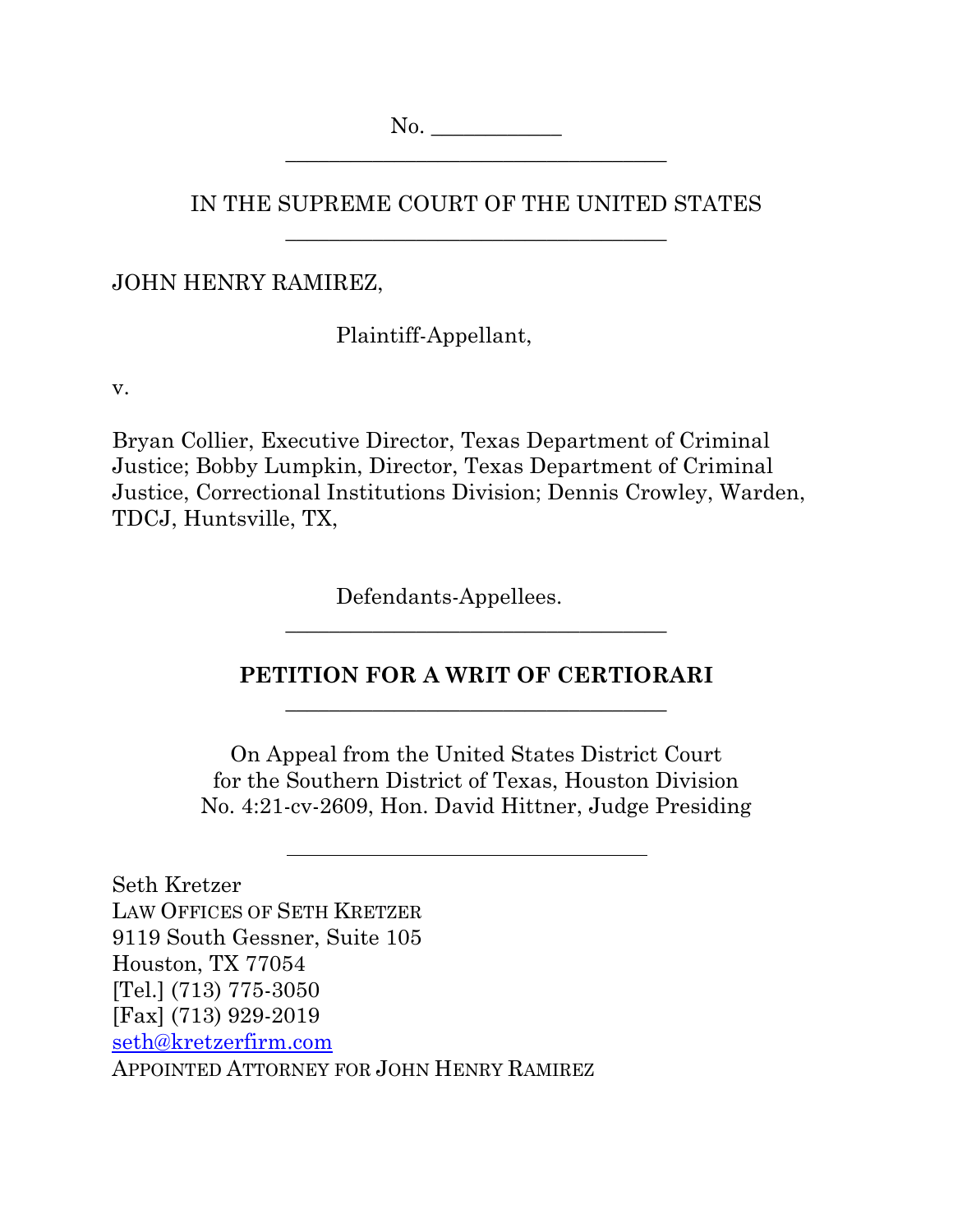### **CAPITAL CASE QUESTIONS PRESENTED**

1. Under the Free Exercise Clause and Religious Land Use and Institutionalized Persons Act ("RLUIPA"), 42 U.S.C. §§ 2000cc–2000cc– 5 (2000), does the State's decision to allow Ramirez's pastor to enter the execution chamber, but forbidding the pastor from laying his hands on his parishioner as he dies, substantially burden the exercise of his religion, so as to require the State to justify the deprivation as the least restrictive means of advancing a compelling governmental interest?

2. Under the Free Exercise Clause and Religious Land Use and Institutionalized Persons Act ("RLUIPA"), 42 U.S.C. §§ 2000cc–2000cc– 5 (2000), does the State's decision to allow Ramirez's pastor to enter the execution chamber, but forbidding the pastor from singing prayers, saying prayers or scripture, or whispering prayers or scripture, substantially burden the exercise of his religion, so as to require the State to justify the deprivation as the least restrictive means of advancing a compelling governmental interest?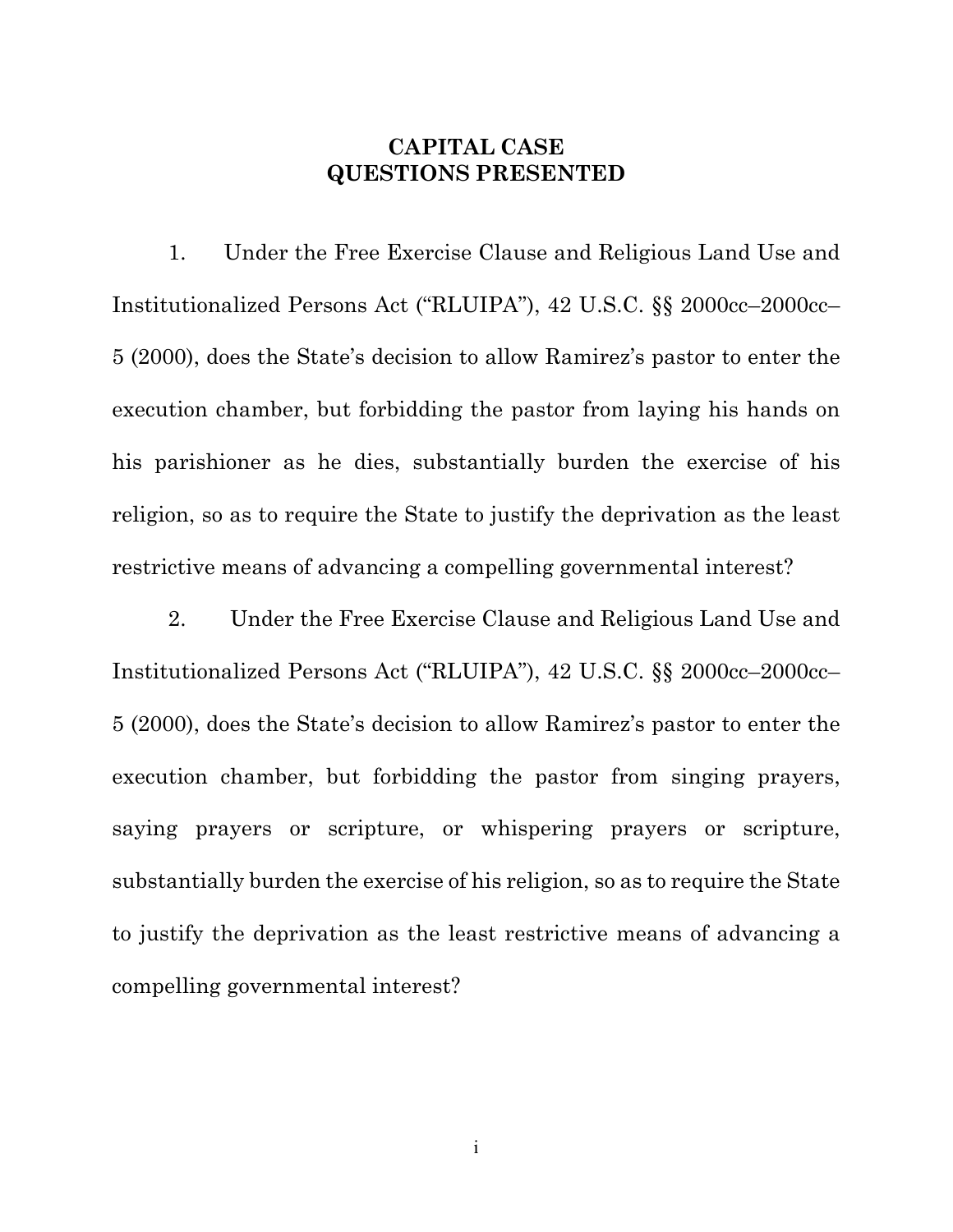## **RELATED PROCEEDINGS IN LOWER FEDERAL COURTS**

Panel Opinion of United States Court of Appeals for the Fifth Circuit Denying Petitioner's Motion to Vacate Order of the United States District Court for the South District of Texas; 21-70004; 2021 WL 4047106 (September 6, 2021).

Southern District of Texas Order Denying Motion to Stay Execution; 4:21-CV-2609 (September 2, 2021).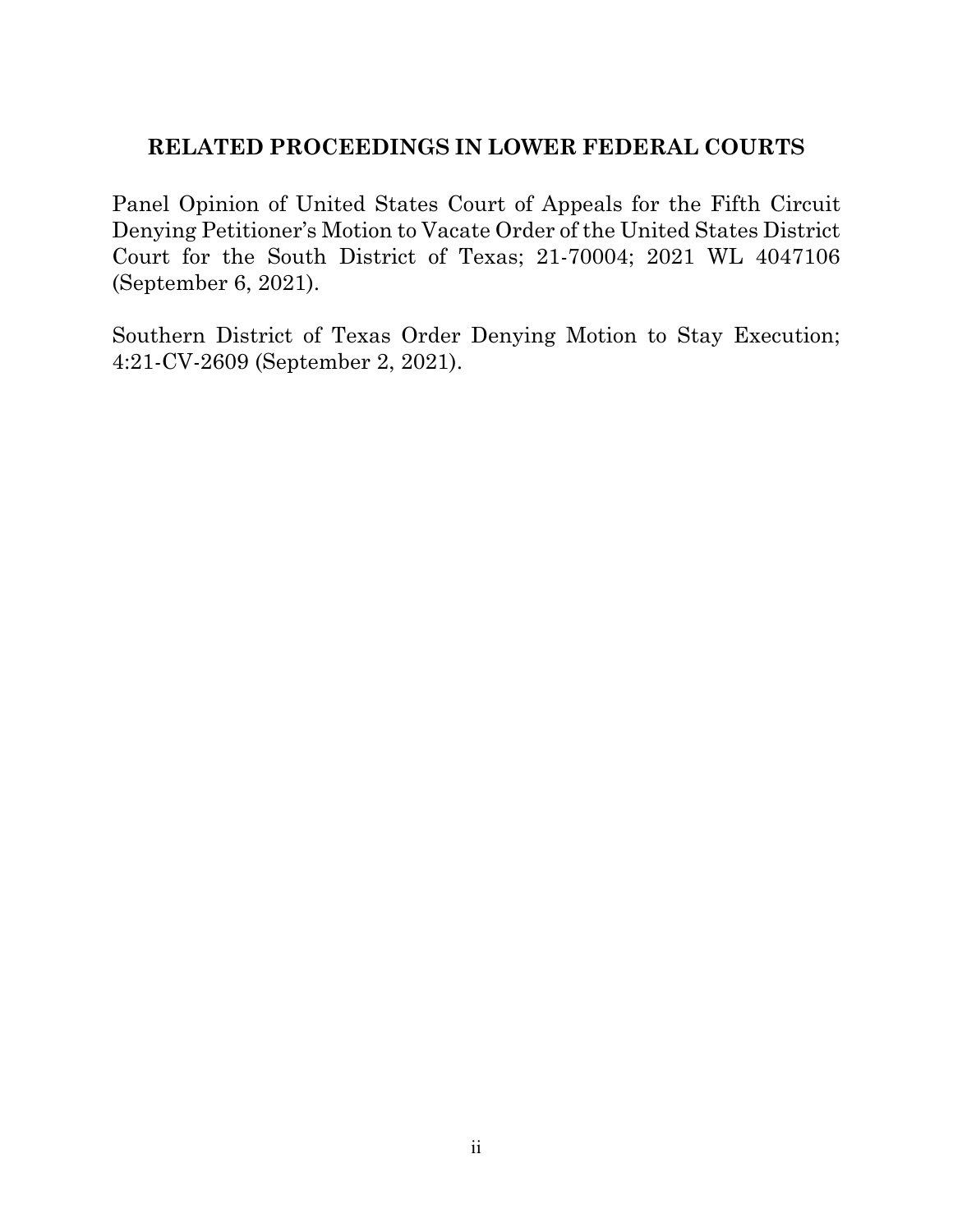# **TABLE OF CONTENTS**

| This Court Should Grant Certiorari to Decide Whether Depriving a<br>Condemned Man of Spiritual Aid During His Execution is a<br>Substantial Burden on His Religious Exercise, When the<br>Operationalization of This Exercise is Only That His Pastor (Already<br>Allowed in the Execution Chamber) be Allowed to Lay His Hands on<br>His Parishioner as he Dies, and Vocalize Prayers and Scripture,<br>When Neither of These Two Actions Would Interrupt the |
|----------------------------------------------------------------------------------------------------------------------------------------------------------------------------------------------------------------------------------------------------------------------------------------------------------------------------------------------------------------------------------------------------------------------------------------------------------------|
|                                                                                                                                                                                                                                                                                                                                                                                                                                                                |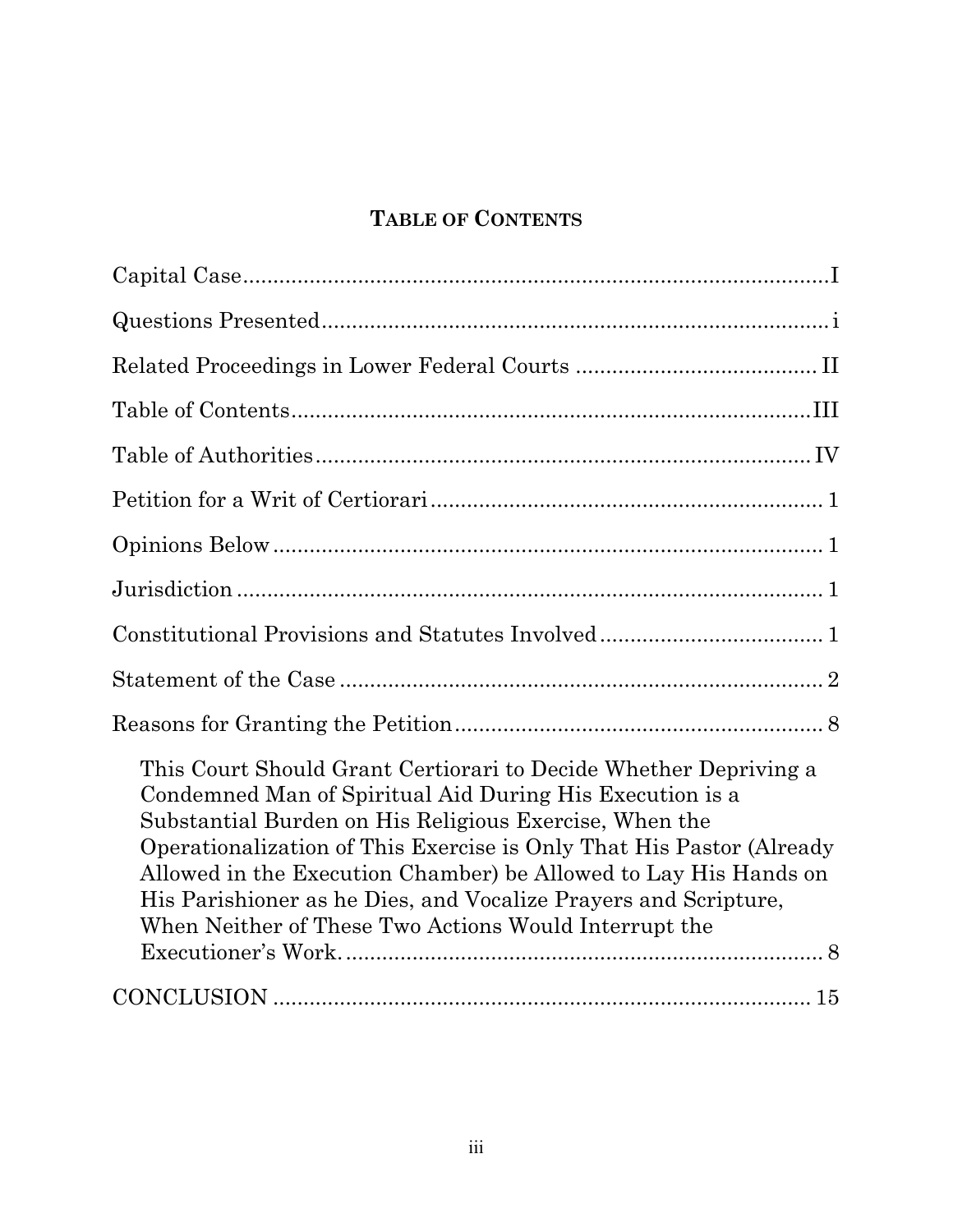## **TABLE OF AUTHORITIES**

## **CASES**

## **STATUTES**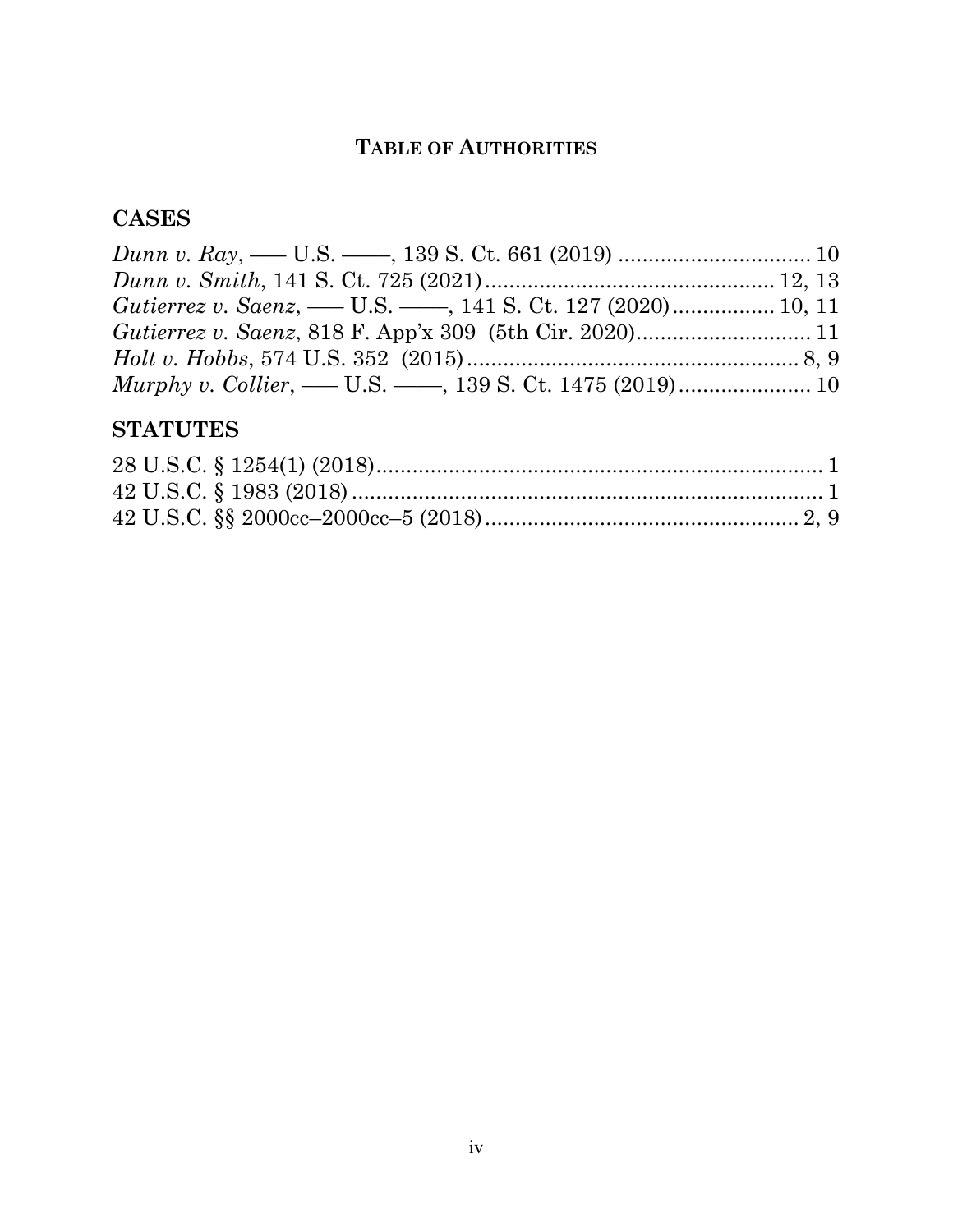### **PETITION FOR A WRIT OF CERTIORARI**

Petitioner Ramirez respectfully requests that a writ of certiorari issue to review the United States Court of Appeals for the Fifth Circuit's opinion denying his motion to stay execution.

#### **OPINIONS BELOW**

The Court of Appeals' *per curiam* opinion denying the motion to stay (A1-16) is published. The order from the Southern District of Texas (A17-25) denying the motion to stay is not published.

#### **JURISDICTION**

The court of appeals issued its opinion execution on September 6, 2021. The jurisdiction of this Court is invoked under 28 U.S.C. § 1254(1).

#### **CONSTITUTIONAL PROVISIONS AND STATUTES INVOLVED**

The First Amendment to the United States Constitution provides, in pertinent part:

Congress shall make no law respecting an establishment of religion, or prohibiting the free exercise thereof . . . .

42 U.S.C. § 1983 provides, in pertinent part:

1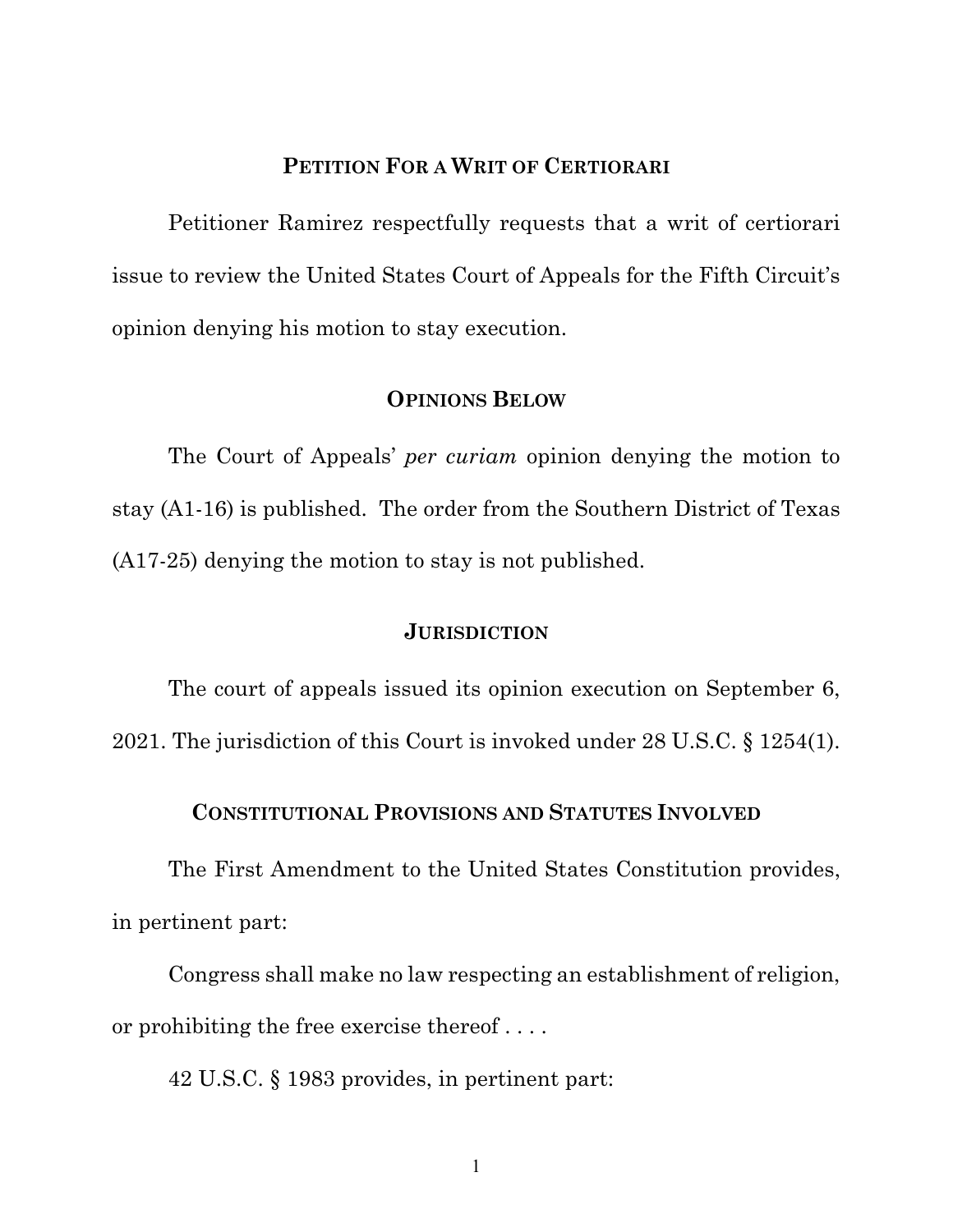Every person who, under color of any statute, ordinance, regulation, custom, or usage, of any State or Territory or the District of Columbia, subjects, or causes to be subjected, any citizen of the United States or other person within the jurisdiction thereof to the deprivation of any rights, privileges, or immunities secured by the Constitution and laws, shall be liable to the party injured in an action at law, suit in equity, or other proper proceeding for redress . . . .

The Religious Land Use and Institutionalized Persons Act of 2000 is codified at 42 U.S.C. §§ 2000cc–2000cc–5. RLUIPA provides that the government shall not "impose a substantial burden" on an inmate's "religious exercise" unless the government shows that imposing such a burden can withstand strict scrutiny, meaning the policy "(1) is in furtherance of a compelling governmental interest; and (2) is the least restrictive means of furthering that compelling governmental interest."

42 U.S.C. § 2000cc-1(a).

#### **STATEMENT OF THE CASE**

#### **A. The Religious Liberty Interest Involved**

Upon death, Christians believe they will either ascend to heaven or descend to hell. For this reason, religious instruction and practice are most needed at the time of death. *See, e.g.*, 2 Timothy 1:6, "For this reason I remind you to kindle afresh the gift of God which is in you through the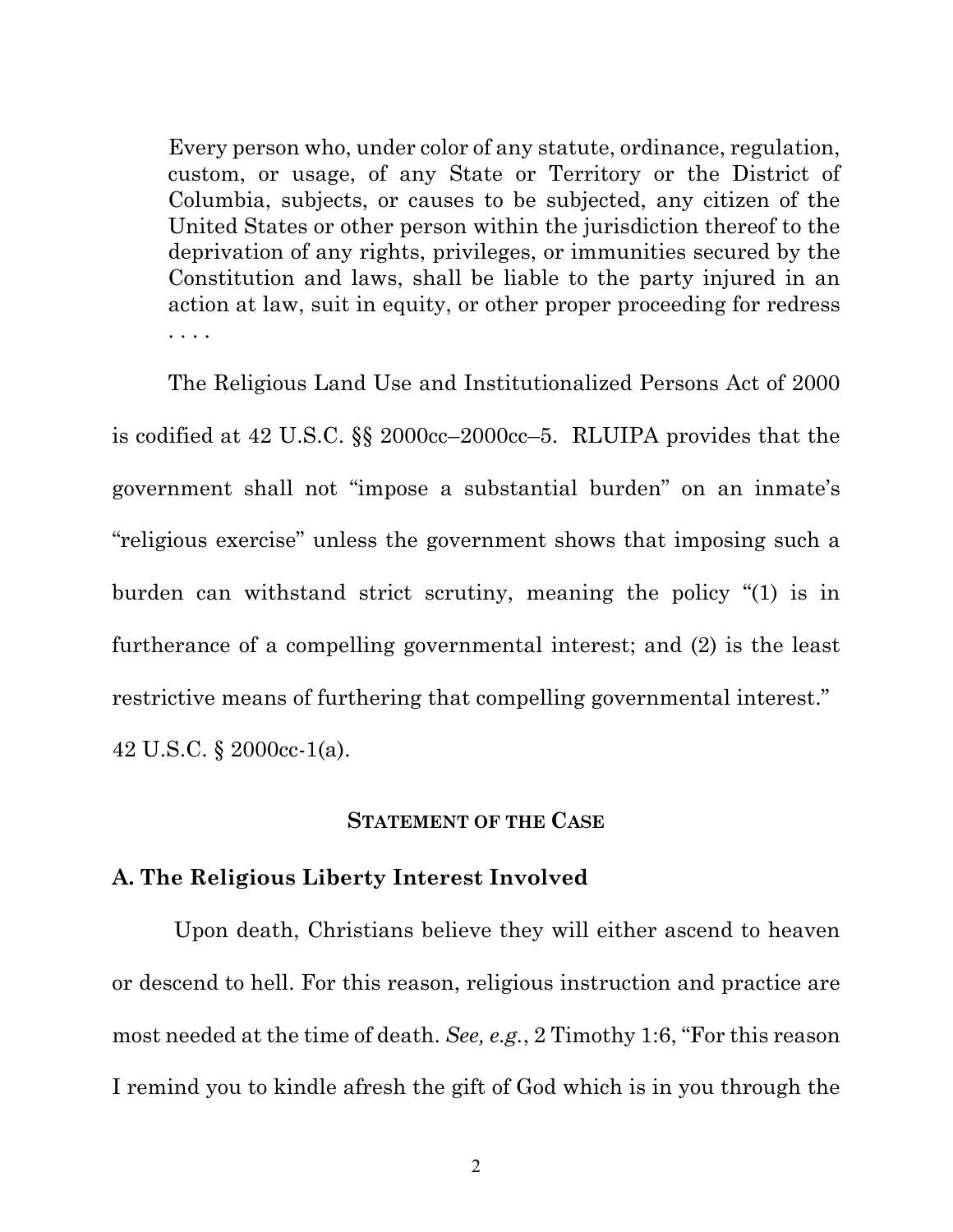laying on of my hands." This is the most important at the moment of his death. To Christians, the messages conveyed by God are known as the Word. The Word is God. (*See* John 1:1 "In the beginning was the Word, and the Word was with God, and the Word was God." (King James).) The vocalization of prayers and exhortations are integral to the Christian faith. (*See, e.g.*, John 1:23 ("He [John the Baptist] said, I am the voice of one crying in the wilderness, Make straight the way of the Lord, as said the prophet Esaias." (King James).)

Pastor Dr. Dana Moore is an ordained minister who leads a congregation of roughly 200 people at Second Baptist Church in Ramirez's hometown of Corpus Christi, Texas. *See* https://2bc.org/aboutus. A Ph.D. theologian, Dr. Moore has ministered to Ramirez in the Texas prison since 2016 when Ramirez was accepted as a member at Second Baptist Church. *See* Graham, Ruth, "On Death Row in Texas, a Last Request: A Prayer and 'Human Contact" NEW YORK TIMES August 30, 2021 (available online at https://www.nytimes.com/2021/08/30/us/ondeath-row-in-texas-a-last-request-a-prayer-and-human-contact.html).

According to an affidavit Pastor Moore submitted in the federal district court, he must lay his hands on Ramirez's body as he dies as part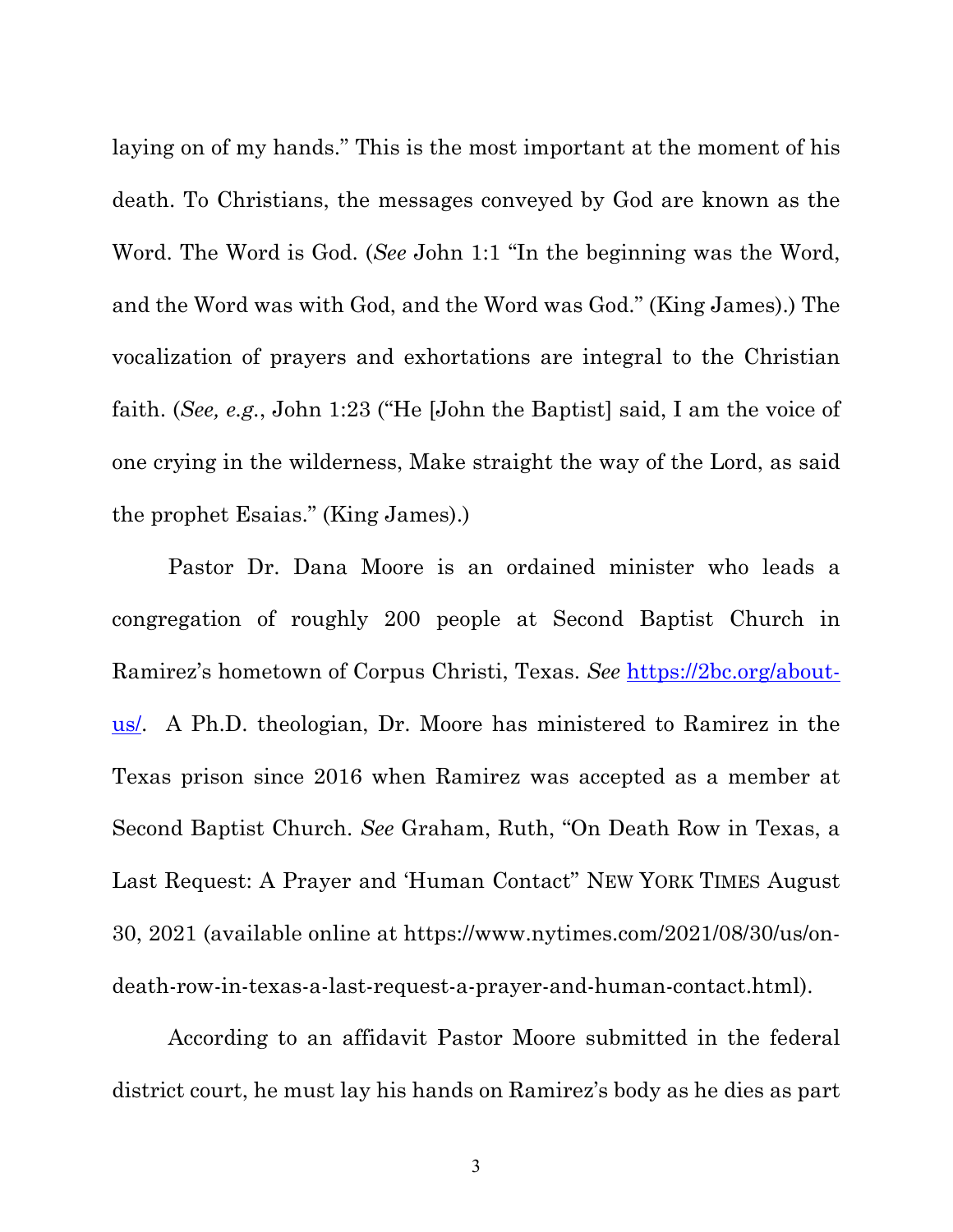of his ministrations. Like all clerics, Pastor Moore vocalizes prayers and scriptures. But the Respondents will not allow Pastor Moore to lay his hands on Ramirez's body as the poison courses through his veins. Nor will Moore be allowed to sing prayers, say prayers or scriptures, whisper prayers or scriptures, move his mouth, or do anything other than stand silently in a corner of the execution chamber.

In other words, Respondents are imposing what may be fairly described as an unholy Trinity of constitutional violations: 1) vocal prayer by a spiritual minister is prohibited as a member of his Church and his flock is dying; 2) a pastor may not read Scripture from the *Bible* aloud to his dying parishioner, and 3) Ramirez will not be allowed to hear any of the spiritual words of comfort by his Church and minister, or the Word of God, or the Holy Scriptures, all banned by Respondents.

#### **B. Course Of Relevant Proceedings**

#### **1. Trial and Appellate Proceedings in State Court**

John Henry Ramirez was convicted and sentenced to death in 2008 for the 2004 killing of Pablo Castro in Nueces County, Texas. The Texas Court of Criminal Appeals ("TCCA") affirmed the conviction and death sentence on direct appeal. *Ramirez v. State*, No. AP-76,100 (Tex. Crim.

4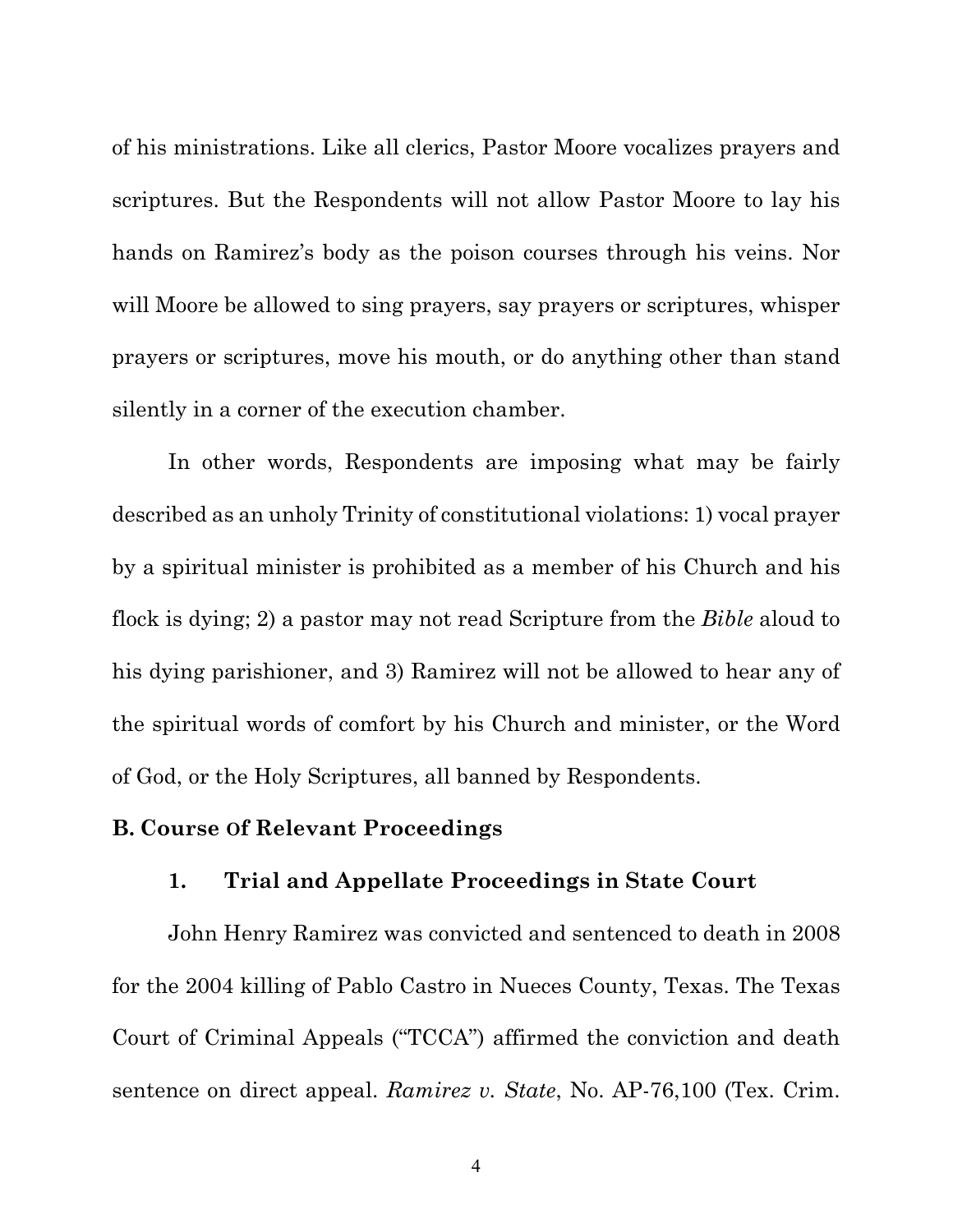App., March 16, 2011). In 2012, the TCCA denied state post-conviction relief, after evidentiary hearing and upon the trial court's report and recommendation. *Ex parte Ramirez*, No. WR-72,735-03 (Tex. Crim. App., October 10, 2012).

#### **2. Federal Habeas**

Mr. Ramirez timely filed a petition for writ of habeas corpus in the federal district court. The district court denied relief and a certificate of appealability. *Ramirez v. Stephens*, No. 2-12-CV-410 (S.D. Tex., June 10, 2015).

Mr. Ramirez filed notice of appeal to the United States Court of Appeals for the Fifth Circuit. That court denied a request for certificate of appealability on February 4, 2016. 641 Fed. Appx. 312 (5th Cir. 2016). This Court denied a request for certiorari review on October 3, 2016. 137 S. Ct. 279.

Texas set an execution date on February 2, 2017. On January 27, 2017, Mr. Ramirez moved to substitute counsel and stay the execution date. The Southern District of Texas granted Mr. Ramirez's motion on January 31, 2017. On August 20, 2018, Mr. Ramirez filed a motion for relief from judgment in the United States District Court. The District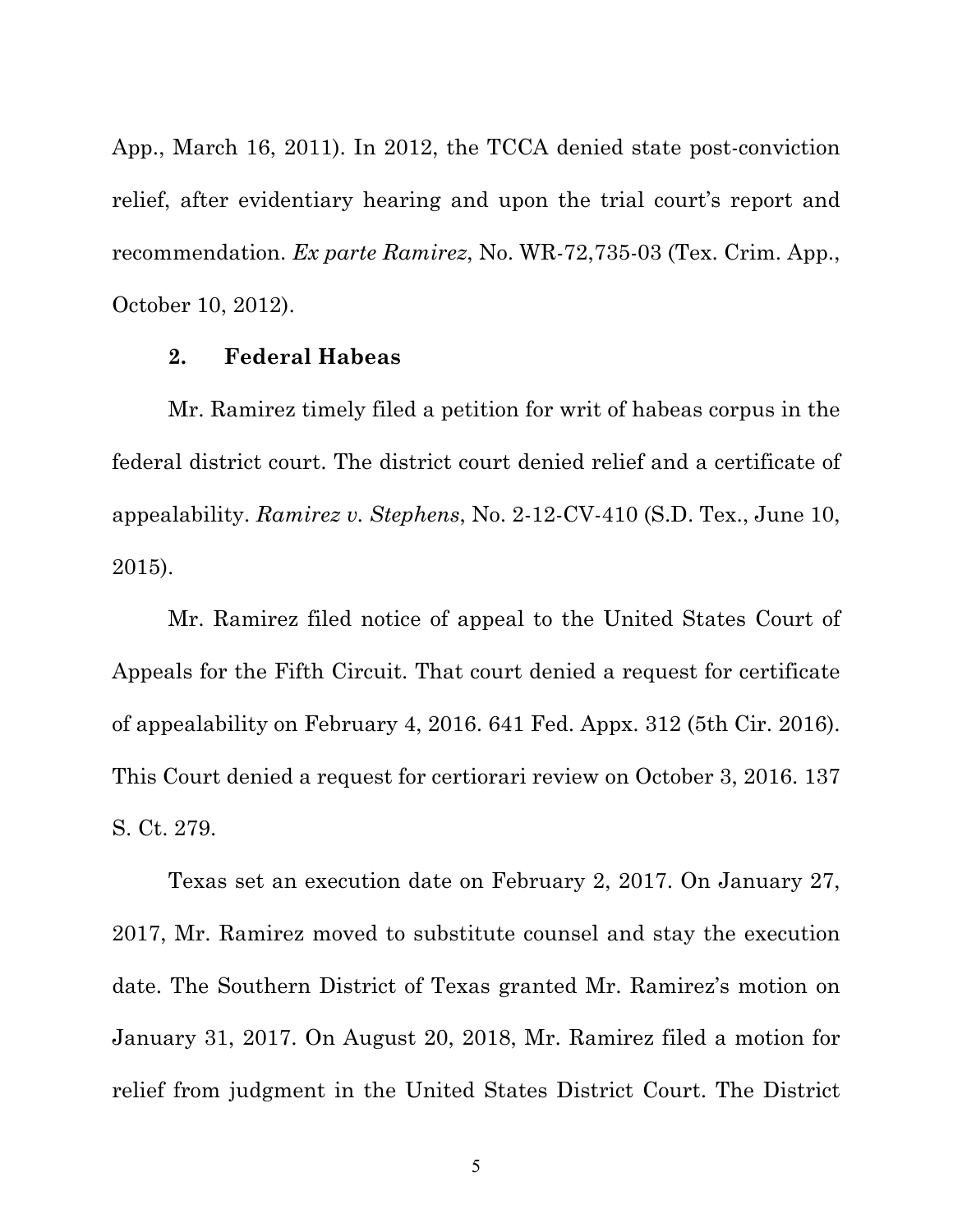Court denied. Mr. Ramirez appealed to the Fifth Circuit, which denied the request for a certificate of appealability on June 26, 2019. 780 Fed. Appx. 110 (5th Cir. 2019). This Court denied certiorari review on March 2, 2020. 140 S. Ct. 1273

### **3. First Execution is Cancelled After Ramirez Files Spiritual Advisory Suit Under Section 1983**

Texas set another execution date of September 9, 2020. In August 2020, Mr. Ramirez filed a "spiritual advisor" claim under Section 1983. This was assigned Southern District cause number 2:20-cv-205. Thereafter, Ramirez and the Texas Attorney General's Office agreed to withdraw the death warrant in exchange for Ramirez's withdrawal of then pending civil litigation. Specifically, the Attorney General's Office and Ramirez reached bargain in which the state agreed to withdraw the execution date in exchange for Ramirez's agreement to non-suit without prejudice his section 1983 case and to dismiss a funding request under 18 U.S.C. § 3599(f). On August 14, 2020, Nueces County District Court Judge Bobby Galvan of the 94th Criminal District Court withdrew the September execution date in an order in accord with the joint motion to cancel the execution. Subsequently, Ramirez withdrew his funding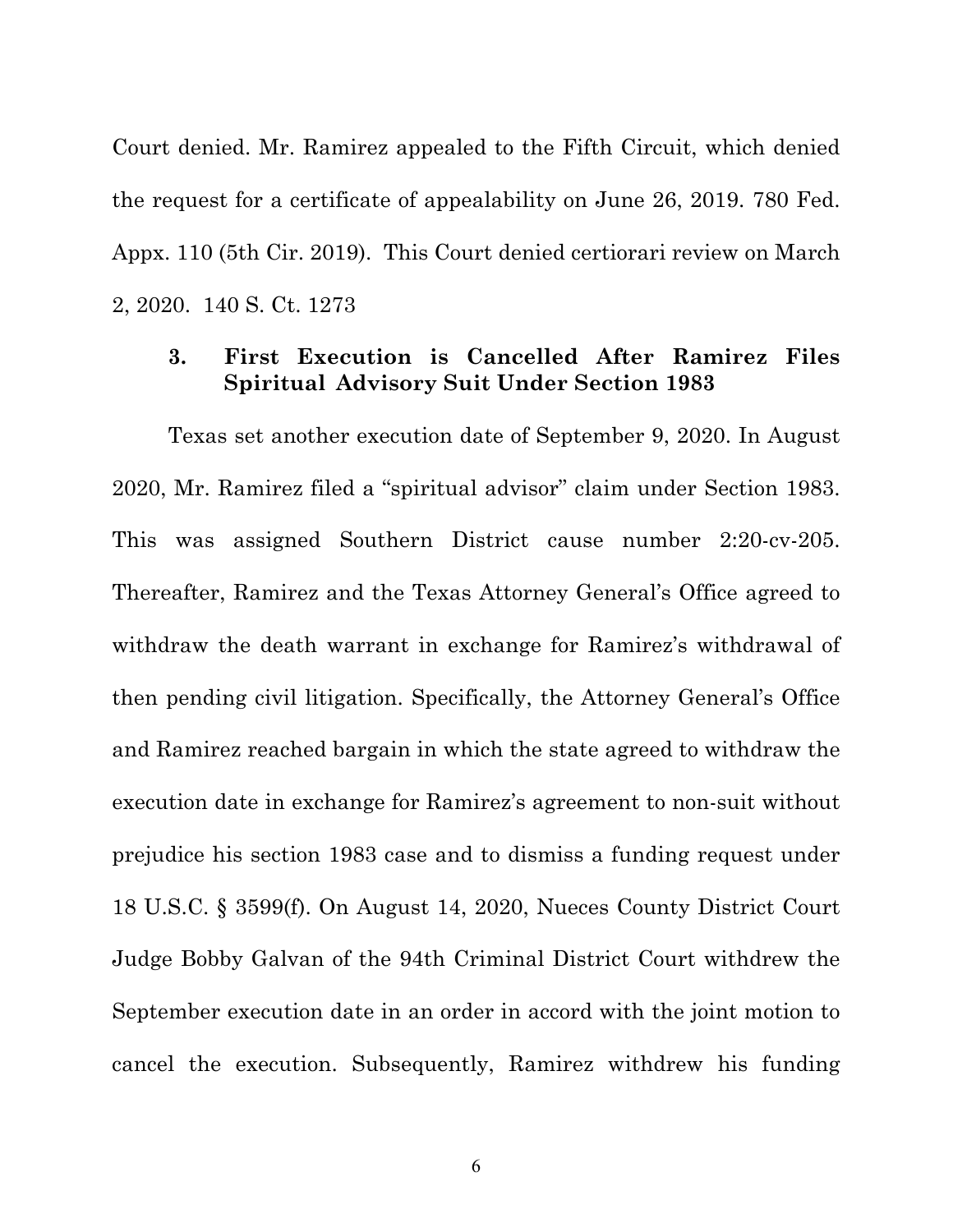motion and filed a motion to non-suit without prejudice to his matters pending in federal court.

### **4. Ramirez Renewed His 1983 Suit After a New Execution Date Was Scheduled**

On August 10, 2021, Ramirez filed a 1983 suit similar to the one filed one year earlier. This time an affidavit from Pastor Moore was attached as an exhibit. Thereafter, the General Counsel of the TDCJ sent counsel a letter on official agency letterhead stating that Pastor Moore would not be allowed to vocalize any prayers in the execution chamber. Ramirez amended his petition to inform the trial court of the functional policy which will control the September 8 execution.

On August 18, 2021, Ramirez filed a motion for a stay of execution in the district court. On September 2, 2021, the district court denied Ramirez's motion. On September 6, 2021, the Fifth Circuit affirmed. Judge Dennis issued a lengthy dissent.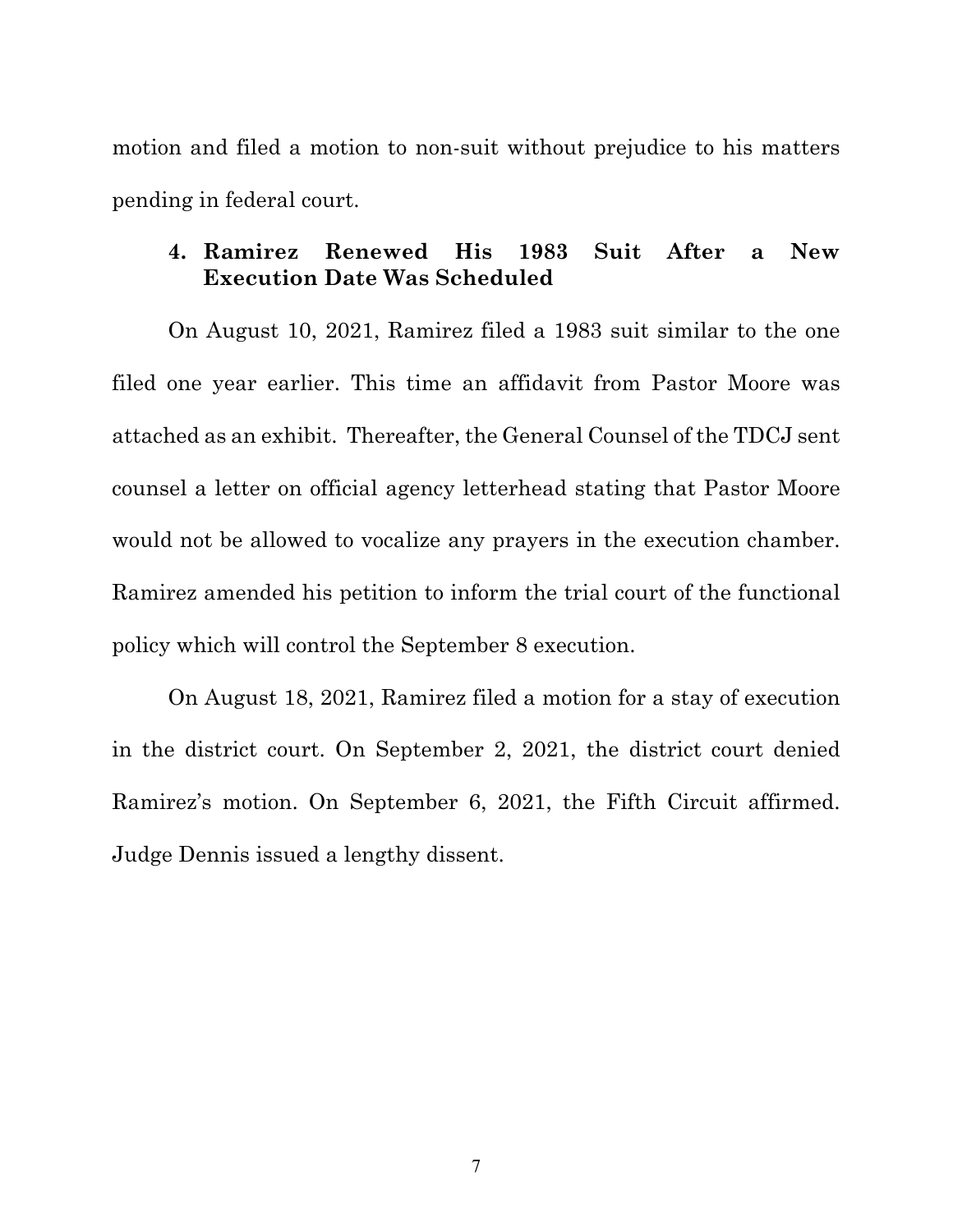#### **REASONS FOR GRANTING THE PETITION**

**This Court Should Grant Certiorari to Decide Whether Depriving a Condemned Man of Spiritual Aid During His Execution is a Substantial Burden on His Religious Exercise, When the Operationalization of This Exercise is Only That His Pastor (Already Allowed in the Execution Chamber) be Allowed to Lay His Hands on His Parishioner as he Dies, and Vocalize Prayers and Scripture, When Neither of These Two Actions Would Interrupt the Executioner's Work.**

#### **A. Doctrinal Framework and Baseline Principles**

Ramirez sincerely believes that the presence of Pastor Moore in the execution chamber, Dr. Moore's laying on of hands on him as he dies, and the vocalization of prayers and scripture, will assist his passing from life to death and will guide his path to the afterlife. No court has doubted the sincerity of this religious belief—a belief consistent with Christian teaching and historical practice.

RLUIPA grants "expansive protection for religious liberty," affording an inmate with "greater protection" than the relevant First Amendment precedents. *Holt v. Hobbs*, 574 U.S. 352, 358, 361 (2015). RLUIPA provides that the government shall not "impose a substantial burden" on an inmate's "religious exercise" unless the government shows that imposing such a burden can withstand strict scrutiny, meaning the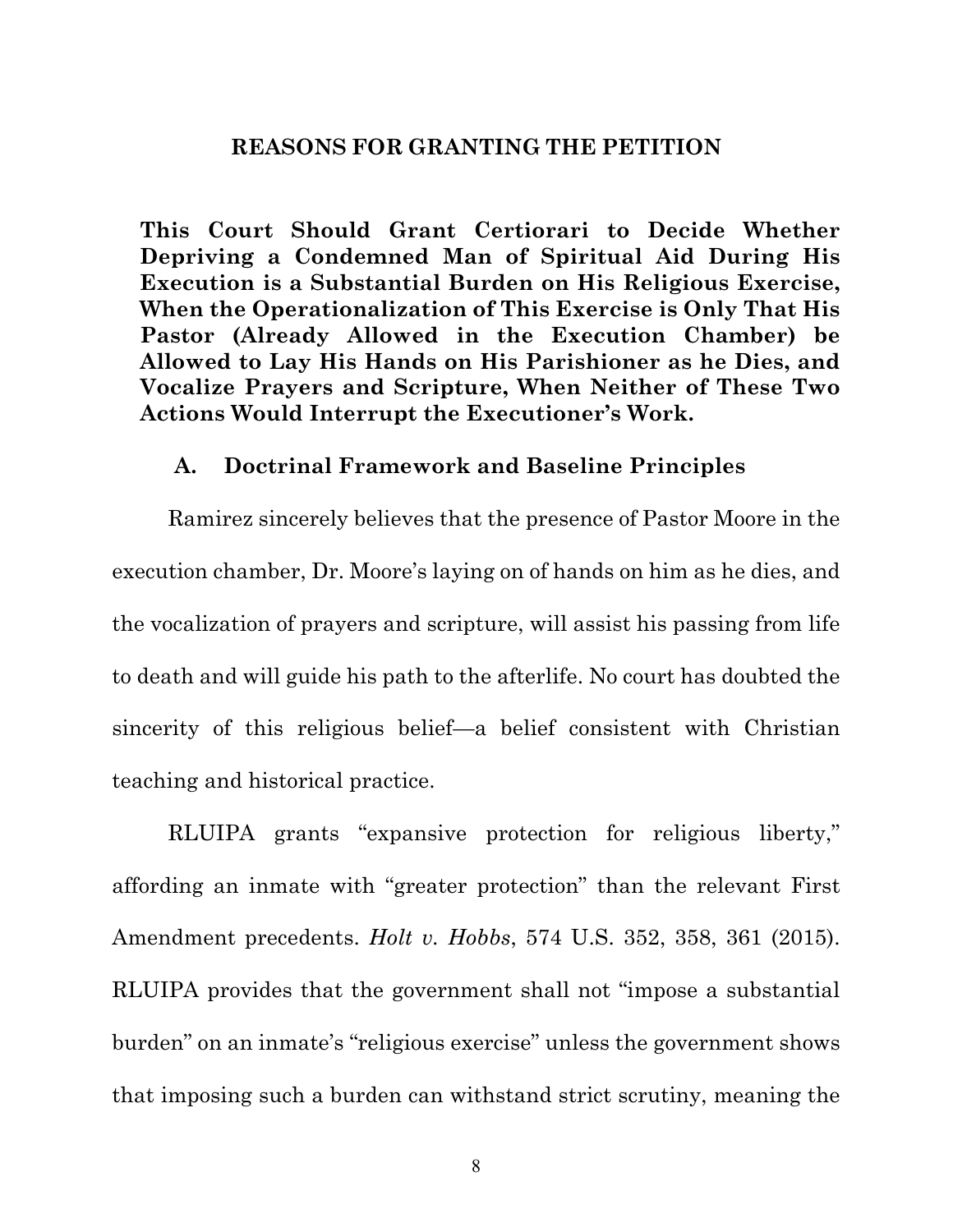policy "(1) is in furtherance of a compelling governmental interest; and (2) is the least restrictive means of furthering that compelling governmental interest." 42 U.S.C. § 2000cc-1(a). RLUIPA utilizes a burden-shifting framework. *Holt*, 574 U.S. at 360–62. As an initial matter, Petitioner Ramirez bears the burden of showing that a government policy substantially burdens his religious exercise. *Id*. at 360–61. If he does so, then the burden shifts to the State to show that its policy can withstand RLUIPA's strict scrutiny standard. *Id.* at 362. This Court has characterized the standard as "exceptionally demanding." *Id*. at 364. "[I]f a less restrictive means is available for the Government to achieve its goals, the Government must use it." *Id*. at 365.

### **B. "Religious Exercise" Includes The Ministrations That Pastor Moore Would Exercise By Laying His Hands on the Body and Vocalizing Christian Prayers**

Under RLUIPA, "religious exercise" is defined broadly to include "any exercise of religion, whether or not compelled by, or central to, a system of religious belief." 42 U.S.C. § 2000cc-5(7)(A). "[A] prisoner's request for an accommodation must be sincerely based on a religious belief and not some other motivation." *Holt*, 574 U.S. at 360–61. Ramirez's receipt of physical touching- and hearing prayers imparted by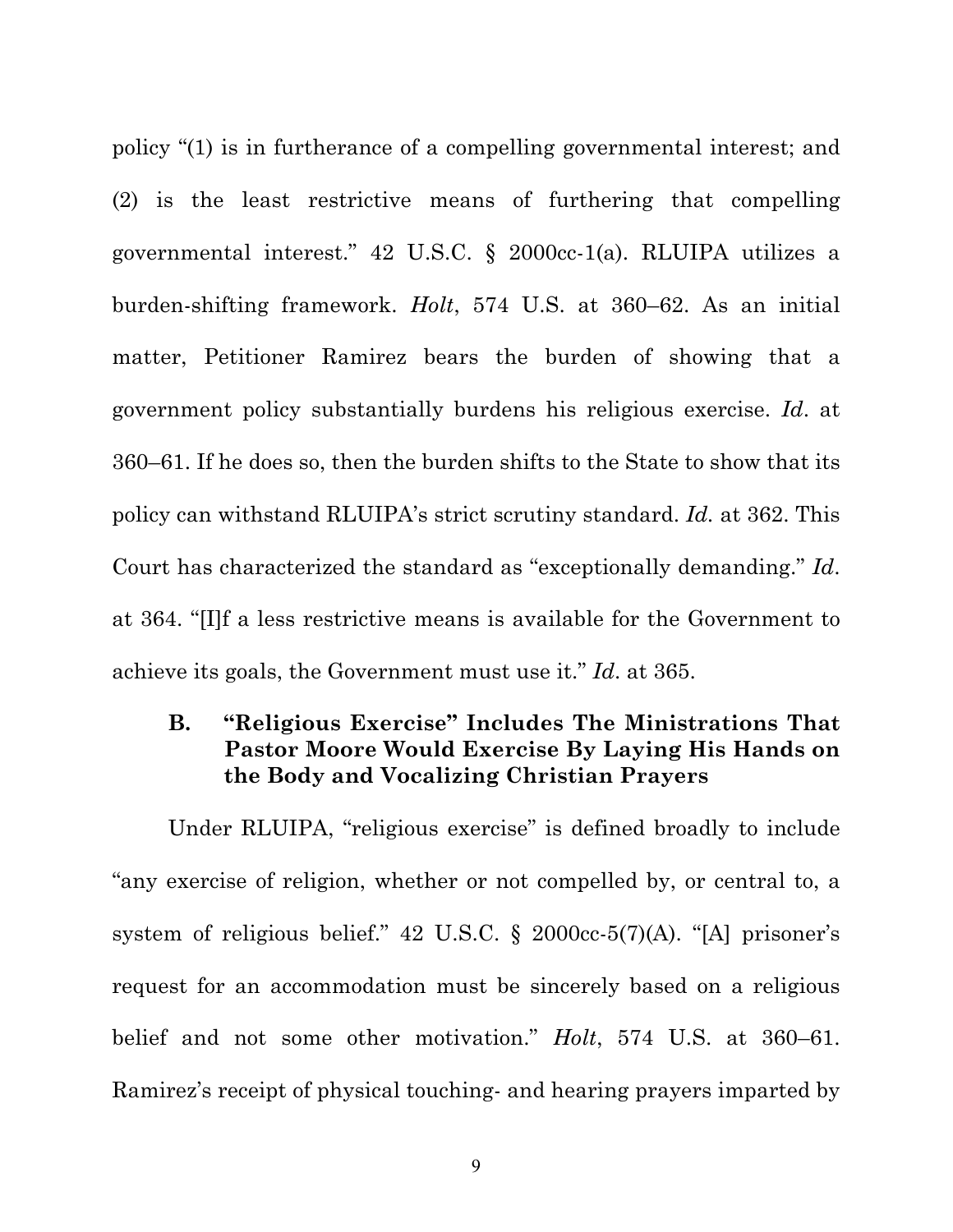Pastor Moore to confer spiritual blessings when death is imminent are clearly "exercise[s] of religion."

## **C. "Substantial Burden" Is Established Through This Court's Recent Precedents**

The next question is whether TDCJ's prohibitions on physical touch and vocalized prayers qualifies as a substantial burden. Recently, this Court has considered a number of cases regarding spiritual advisors and executions. *See Dunn v. Ray*, — U.S. — , 139 S. Ct. 661 (2019); *Murphy v. Collier*, — U.S. — , 139 S. Ct. 1475 (2019); *Gutierrez v. Saenz*, ––– U.S. ––––, 141 S. Ct. 127 (2020); *Dunn v. Smith*, ––– U.S. –– ––, 141 S. Ct. 725 (2021).

In his dissent, Judge Dennis explained his interpretation of these cases as follows:

The two most recent cases—*Gutierrez v. Saenz* and *Dunn v. Smith*—address spiritual advisor claims brought pursuant to RLUIPA and are especially relevant to this case. In both cases, the Supreme Court addressed policies—one in Texas and one in Alabama—that prohibited the presence of any spiritual advisor in the execution chamber. Of course, Ramirez's challenge to the current TDCJ policy is related, though not identical, to Gutierrez's or Smith's; after the *Gutierrez* case, Texas changed its policy to allow the presence of a spiritual advisor in the execution chamber. Regardless, because the material facts in all three cases are substantially similar, both *Gutierrez* and *Smith* support the conclusion that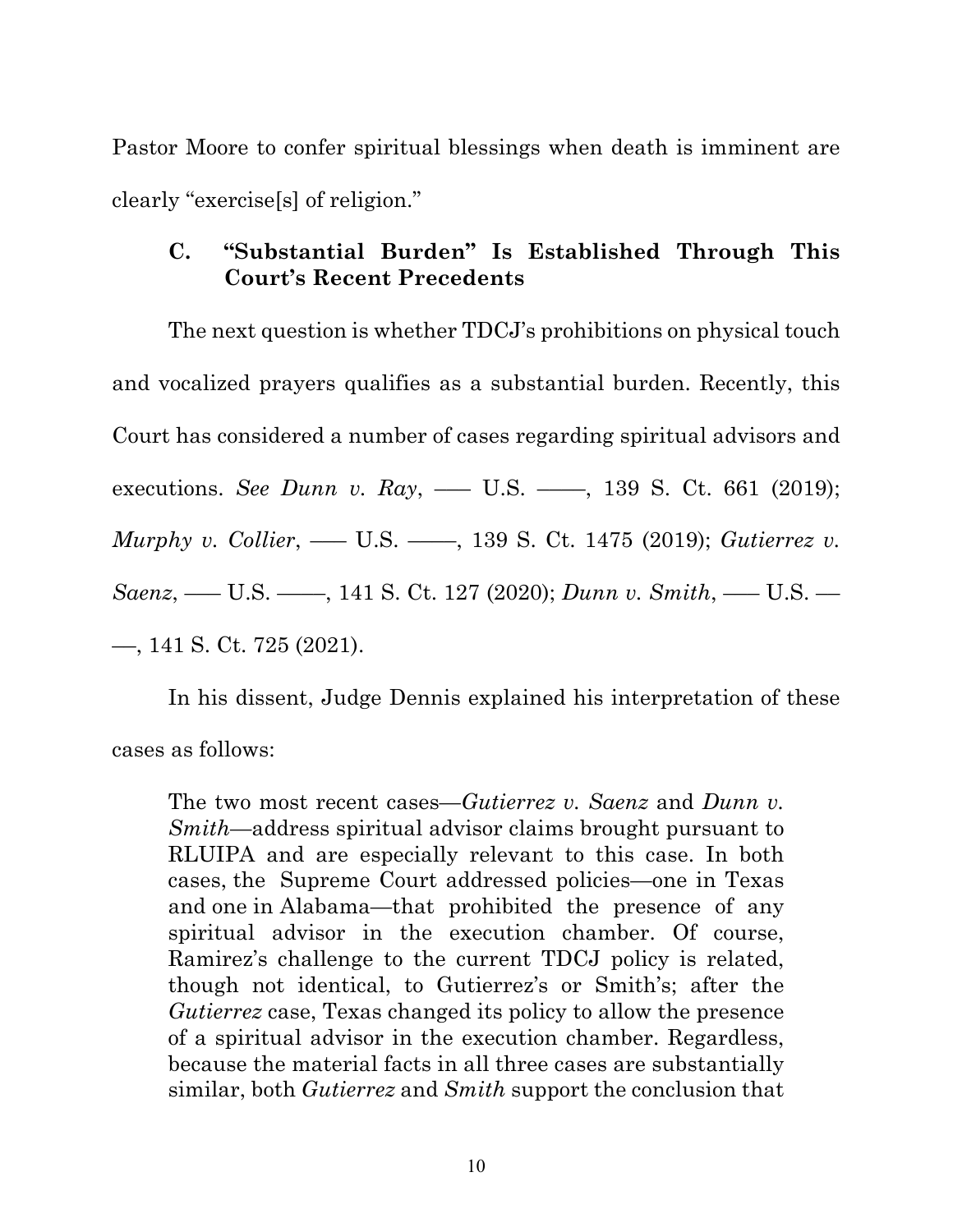Ramirez has made a strong showing that the current policy imposes a substantial burden on his religious exercise.

In *Gutierrez*, a panel of our court vacated the district court's grant of a stay of execution. The panel determined that, while a policy prohibiting the presence of a spiritual advisor in the execution chamber may have "denied the final measure of spiritual comfort that might be available," such a policy "does not rise to the level of a substantial burden on religious exercise if it merely prevents the adherent from enjoying some benefit that is not otherwise generally available." *Gutierrez v. Saenz*, 818 F. App'x 309, 314–15 (5th Cir. 2020) (citing *Adkins v. Kaspar*, 393 F.3d 559, 571 (5th Cir. 2004), vacated, ––– U.S. ––––, 141 S. Ct. 1260, 209 L.Ed.2d 4 (2021)). Days later, the Supreme Court granted Gutierrez a stay and directed the district court in that case to make factual findings regarding "whether serious security problems would result if a prisoner facing execution is permitted to choose the spiritual adviser the prisoner wishes to have in his immediate presence during the execution." *Gutierrez*, 141 S. Ct. at 127.

The Court did not provide reasons. However, the grant of a stay and the scope of the Court's directive to the district court strongly suggests that the Court determined that Gutierrez had satisfied his initial burden of showing a substantial burden on his religious exercise. After the district court made findings that no security problem would result, the Supreme Court granted certiorari, vacated our court's panel decision, and remanded the case for consideration on the merits. *Gutierrez v. Saenz*, — U.S. — , 141 S. Ct. 1260, 1261, 209 L.Ed.2d 4 (2021). Again, had the Court thought that the policy did not impose a substantial burden on religious exercise, there would have been no reason for vacatur or remand. The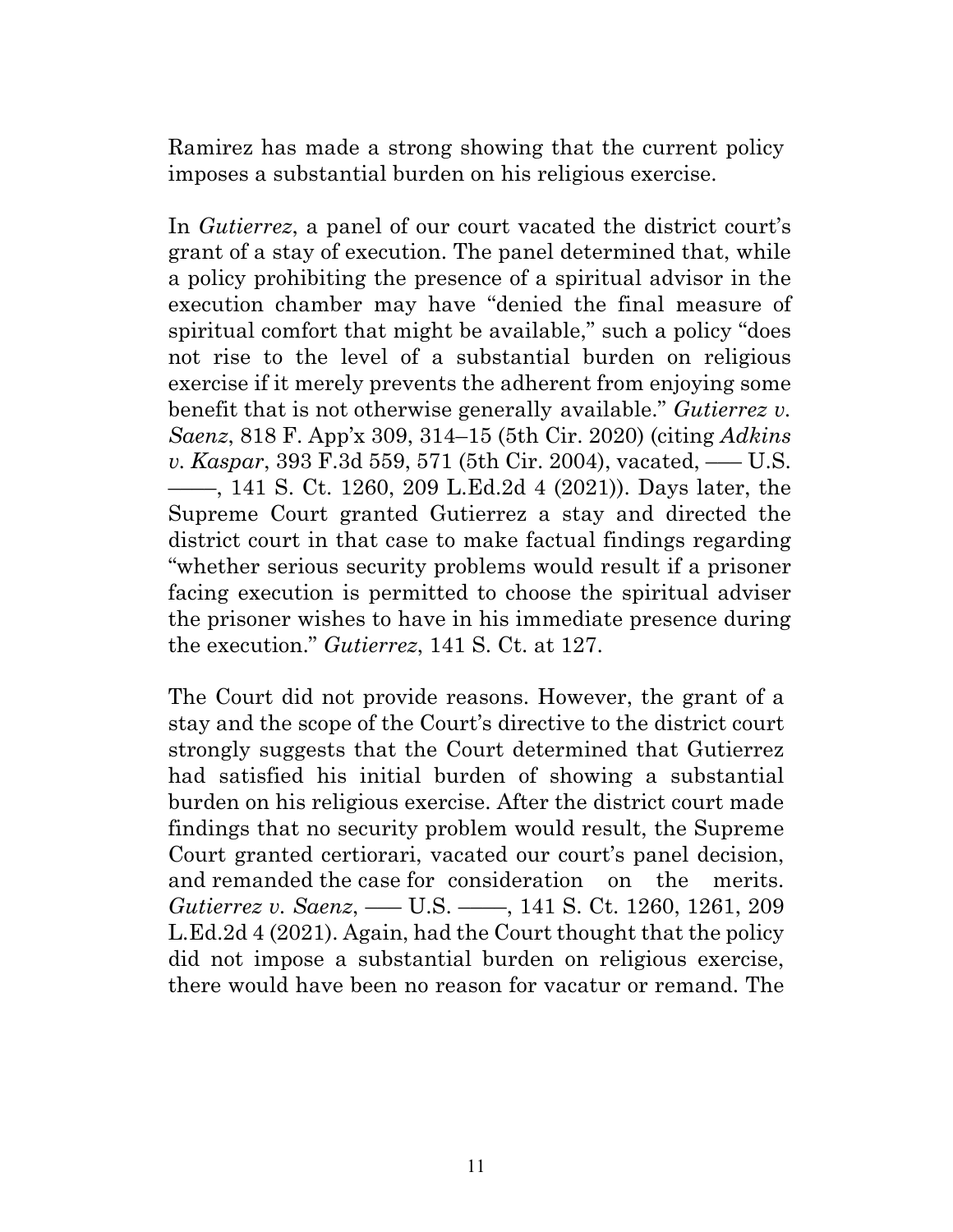Supreme Court's rulings in *Gutierrez* are thus necessarily a rejection of the panel's reasoning in that case.

In *Smith*, the Court denied Alabama's motion to vacate an injunction prohibiting the execution of Willie Smith without his minister present in the execution chamber. 141 S. Ct. at 725. While the Court did not provide reasons, Justice Kagan did so in a concurrence joined by Justices Breyer, Sotomayor, and Barrett. The concurrence stated that, by barring the presence of his minister in the execution chamber, "Alabama's policy substantially burden[ed] Smith's exercise of religion" because Smith understood his minister's presence in the execution chamber as integral to his faith and part of his spiritual search for redemption, and because "[t]he sincerity of those religious beliefs is not in doubt." *Id*. at 725 (Kagan, J., concurring). The concurrence concluded with the broad statement that "[t]he law guarantees Smith the right to practice his faith free from unnecessary interference, including at the moment the State puts him to death." *Id*. at 726.

Similar to *Smith*, in this case Ramirez alleged, *inter alia*, that the laying on of hands by Pastor Moore is "in accordance with" his "faith tradition," is "necessary to bless [him] at the moment of his death," and that the practice of audible prayer combined with physical touch is based in "Christian scripture." First Amended Complaint at 5-6, 117-19. Additionally, Ramirez submitted an affidavit from Pastor Moore stating that the practice of touch has "significance and power," that when he "pray[s] with others in a crisis situation, [he] holds their hand or put[s] [his] hand on their shoulder," and that this is "a significant part of our faith tradition." First Amended Complaint, Exh 2. Similar to *Smith*, the district court in this case did not question the sincerity of Ramirez's religious beliefs, and neither do I. Thus, following *Gutierrez* and *Smith*, because the current policy prohibits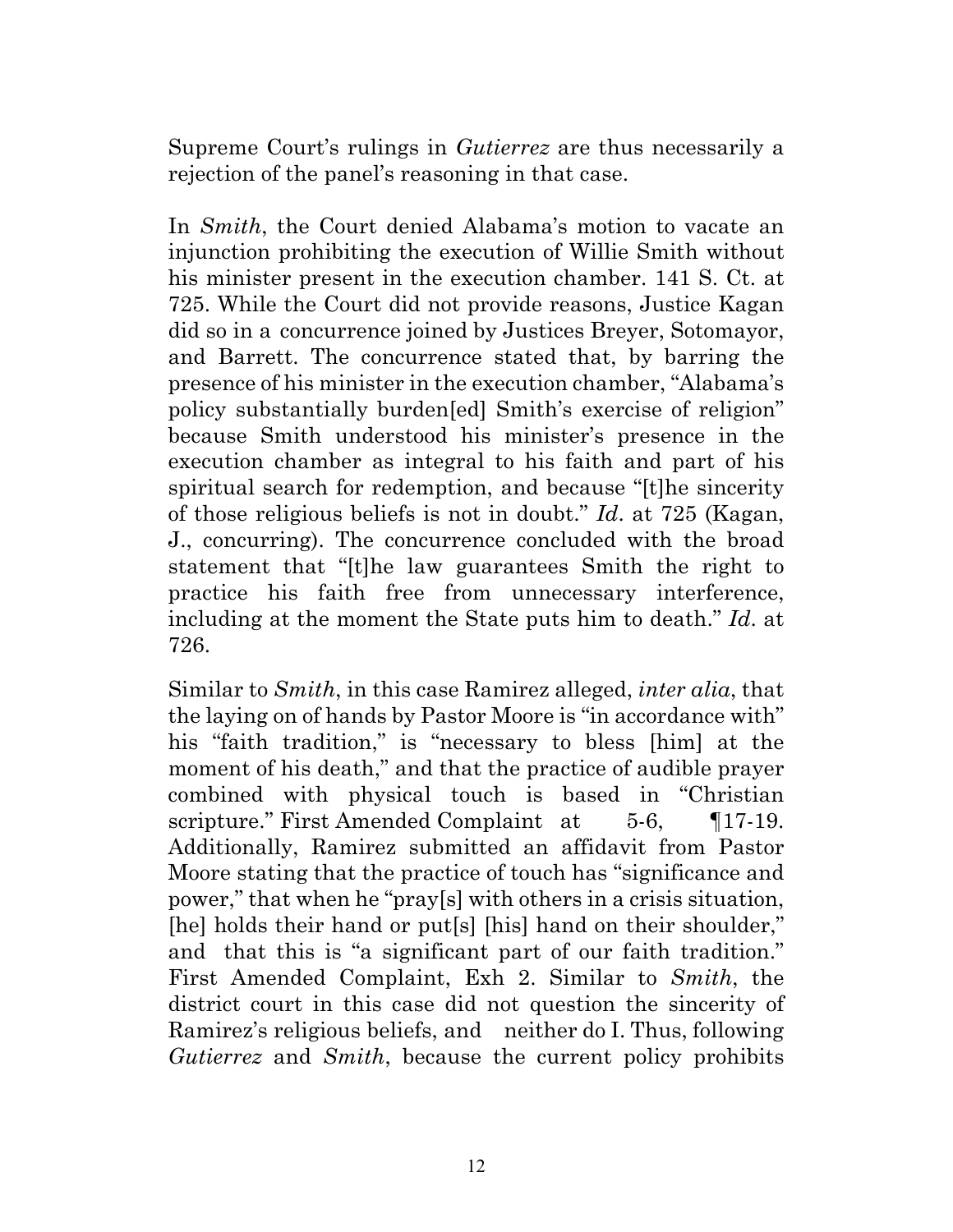Ramirez from engaging in sincerely-held religious practices, it also imposes a substantial burden on his religious exercise.

In light of *Gutierrez* and *Smith*, it was an abuse of discretion for the district court to determine that Ramirez had not made a strong showing that the TDCJ policy imposes a substantial burden on his religious exercise. For the same reasons, both *Gutierrez* and *Smith* support Ramirez's argument that he has made a strong showing of likely success on the merits and is therefore entitled to a stay. Crucially, once Ramirez makes his initial showing under RLUIPA, the burden shifts to the State to prove that the policy satisfies the statute's strict scrutiny test. *See Holt*, 547 U.S. at 362.

Panel Opinion, A9-13 (footnote omitted).

## **D. Was This Court's Use of the Word "By His Side" a Maladroit Figure of Speech?**

[T]he Eleventh Circuit was right to bar Alabama from executing Smith without his pastor *by his side*. The law guarantees Smith the right to practice his faith free from unnecessary interference, including at the moment the State puts him to death.

*Dunn v. Smith*, 141 S. Ct. 725, 726 (2021) (emphasis added).

In their Response brief in the Fifth Circuit, the Respondents

explained that any fault here really lies with Justice Kagan's maladroit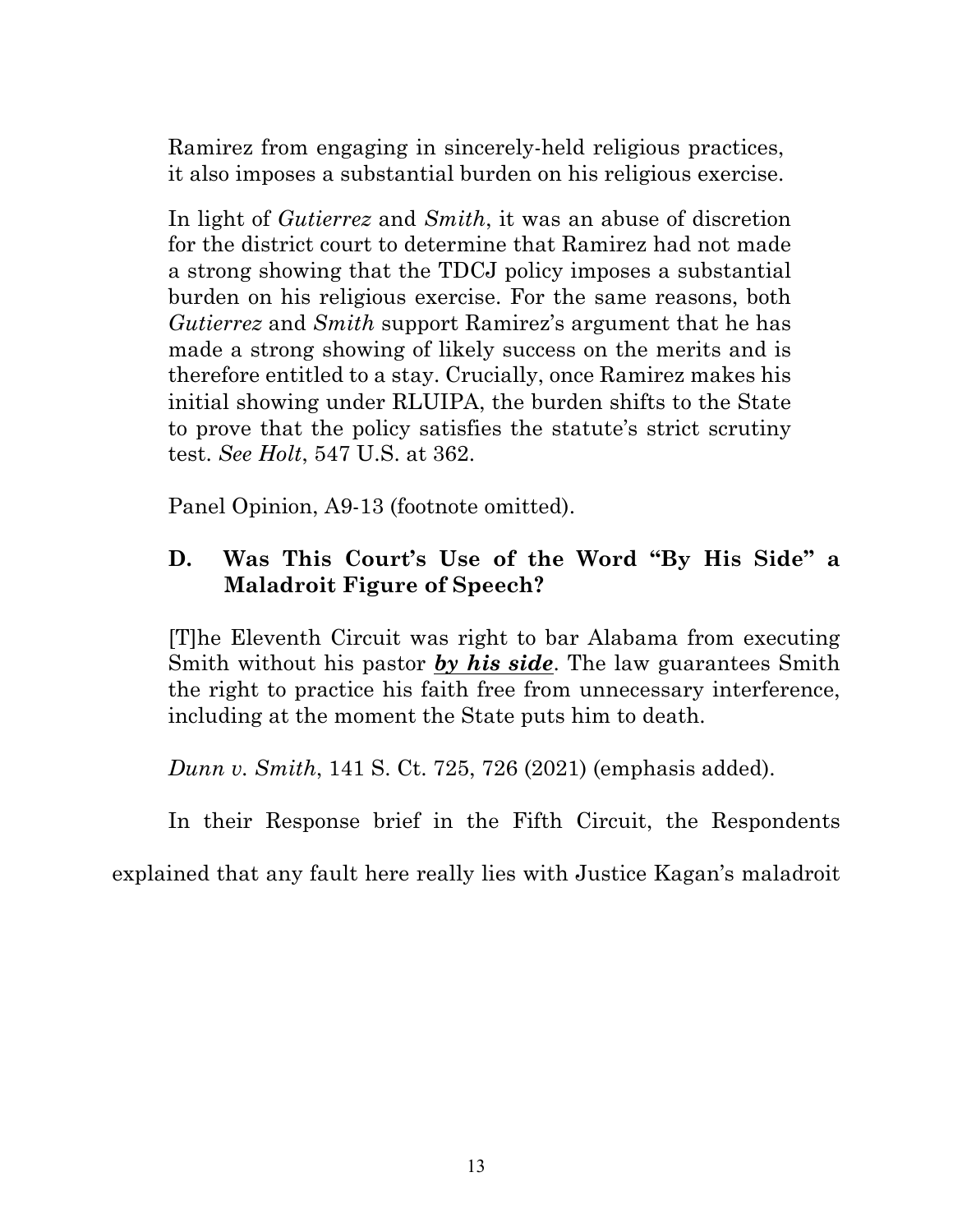use of a trifling "figure of speech": "[H]e asks the Court to read into Justice Kagan's 'by his side' figure of speech with him."

Ramirez contends that these three rather straightforward words mean what they say: "by his side" does not admit to an interpretation of standing silently and mooted in the opposite corner of the room.

### **E. There Exist an Abundance of Less Restrictive Alternatives**

In nothing filed in this litigation over the past month has anyone with TDCJ explained how the speaking of words of prayer or scriptures by Dr. Moore interferes, unnecessarily or otherwise, with the execution function. This is a problem because the total ban on prayer and scripture ignores many less restrictive alternatives.

If Pastor Moore cannot lay on his hands on Mr. Ramirez as he dies, he could sing his prayers and read scripture while standing next to the gurney. If Pastor Moore cannot stand next to the body, he could sing prayers and read scripture standing away. If he cannot sing and read from that precise point, he can sing and read farther away. If he cannot sing and read, Pastor Moore can say prayers and scriptures. If he cannot